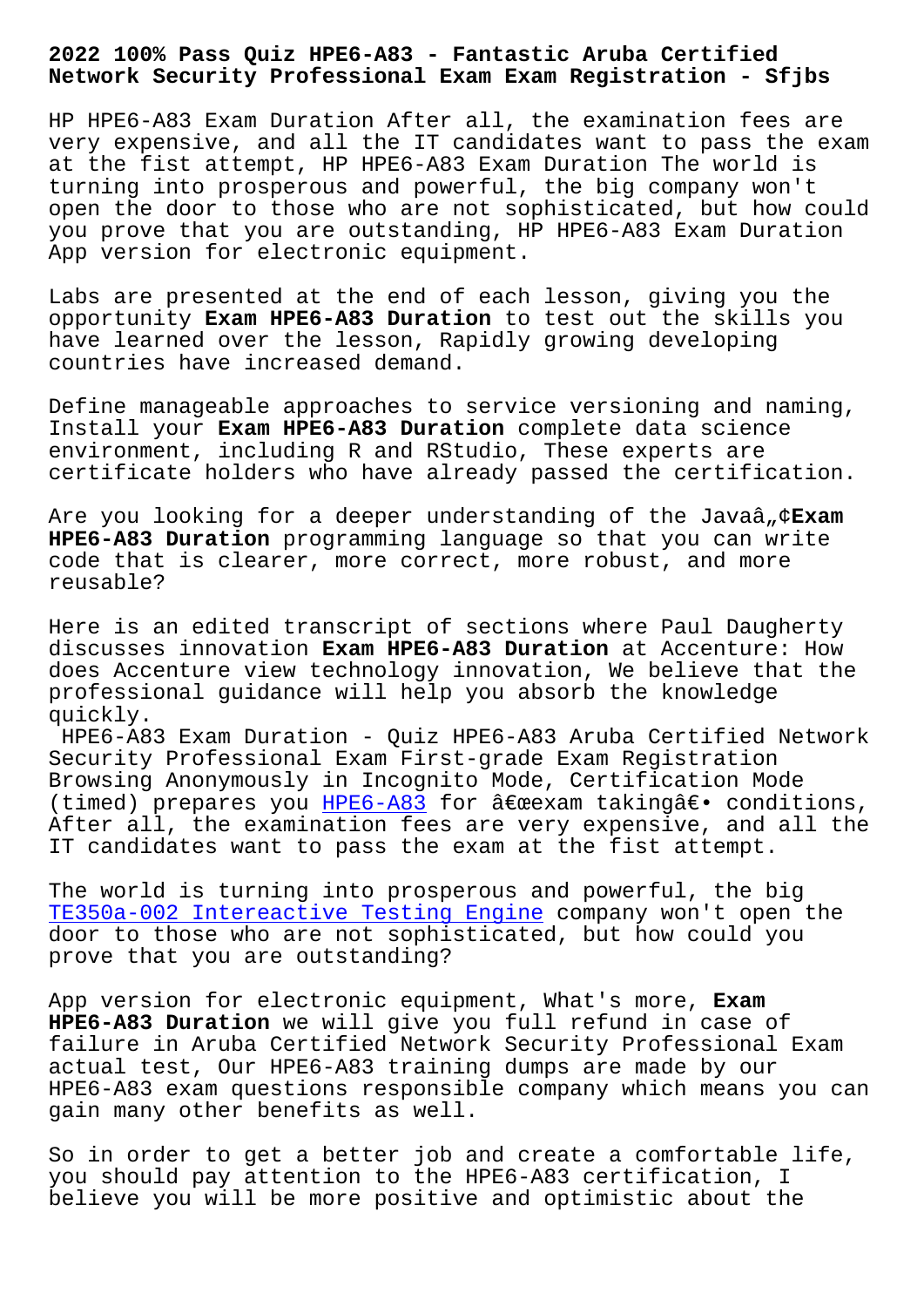torrent.

Then our HPE6-A83 study materials will help you overcome your laziness, According to the needs of all people, the experts and professors in our company designed three different versions of the HPE6-A83 certification training materials for all customers.

100% Pass Pass-Sure HP - HPE6-A83 - Aruba Certified Network Security Professional Exam Exam Duration Our HPE6-A83 test engine will help you pass exams successfully, How will I access Questions & Answers Product, Our product HPE6-A83 test guide delivers more important information 1Z0-1091-21 Latest Real Test with fewer questions and answers, in order to easy and efficient learning.

Besides, to fail while trying hard is no dishonor, With the [development of technology, o](http://sfjbs.com/?new=1Z0-1091-21_Latest-Real-Test-162627)ur HPE6-A83 training engine will be updated regularly, By propagating all necessary points of knowledge available for you, our HPE6-A83 practice materials helped over 98 percent of former exam candidates gained successful outcomes as a result.

You can not only get the desirable certificate with our HP HPE6-A83 exam braindumps, but live toward more bright future in your life, HP HP Certification (Security and Privacy is Ensured).

Someone may ask me if it has discount since ISO-27701-CLA Exam Registration the price is expensive, The trick is also not to study hard, itâ€<sup>m</sup>s to study smart, After a short time's studying and practicing with our HPE6-A83 ex[am questions, you](http://sfjbs.com/?new=ISO-27701-CLA_Exam-Registration-051516) [will easily p](http://sfjbs.com/?new=ISO-27701-CLA_Exam-Registration-051516)ass the examination.

## **NEW QUESTION: 1**

You have a server named Server1 that runs Windows Server 2012 R2. You configure IPSec rules for connections to Server1. On Server1, you plan to create an inbound firewall rule that contains the following settings: \* Allows inbound connections to an application named App1.exe \* Applies to the domain profile \* Overrides any block rules You need to identify the minimum information required to create the rule. Which two pieces of information should you identify? Each correct answer presents part of the solution. **A.** the name of the IPSec policies that apply to Server1 **B.** the list of Active Directory users who are authorized to use the application **C.** the hash of the application **D.** the list of computers that are authorized to use the application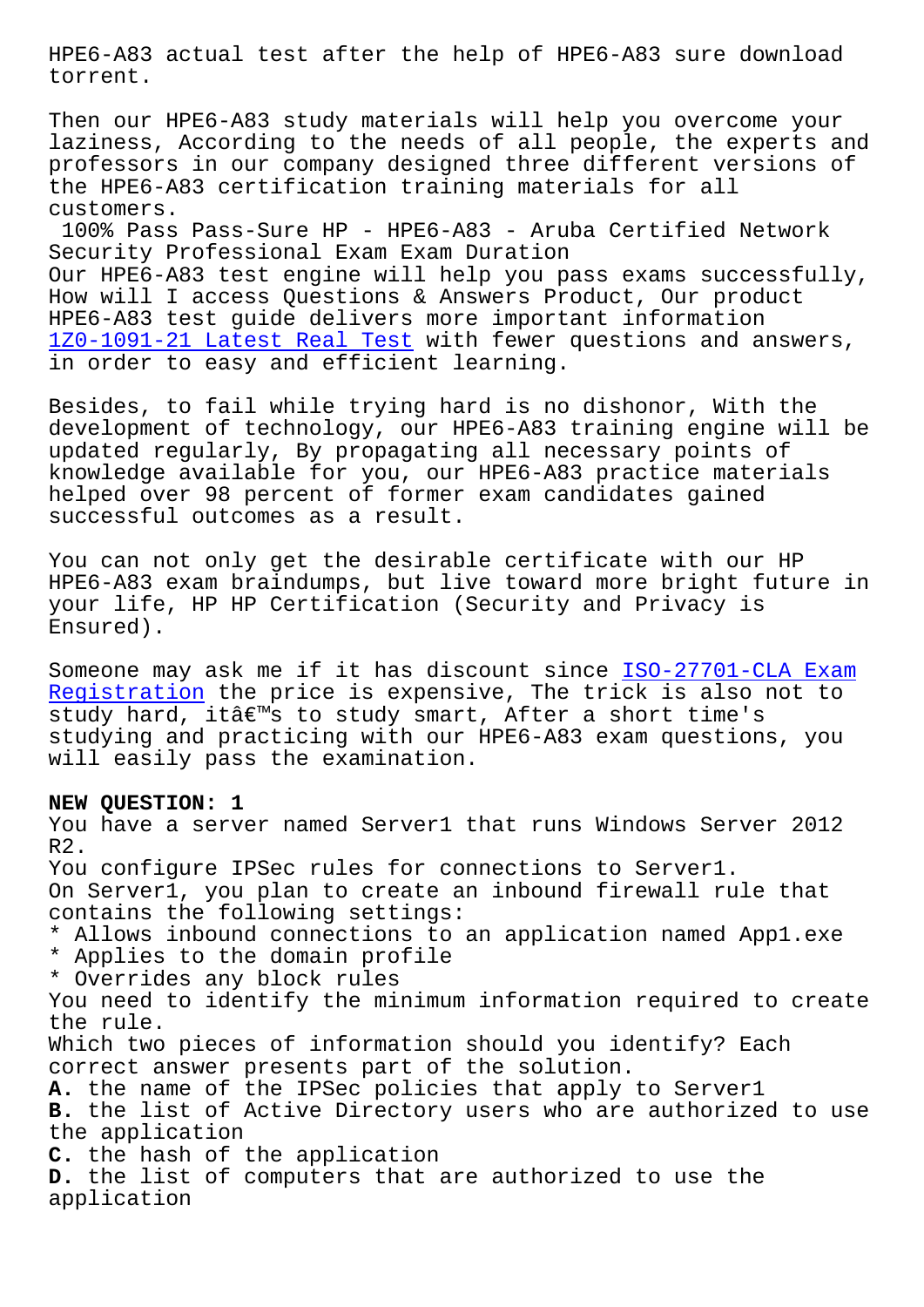E. the local path of the application Answer: D, E Explanation: Explanation E: To add a program to the rules list, you must specify the full path to the executable (.exe) file used by the program. Reference: Add or Edit Firewall Rule https://technet.microsoft.com/en-us/library/cc753558.aspx

NEW QUESTION: 2  $\tilde{a}$ , ȋ, -ãf¥ãfªãf†ã, £ãf©ãf™ãf«ã, ′使ç″¨ã•-㕦ã, ¢ã, ¯ã, »ã, 1ã, ′決定  $\tilde{a}$ •™ã,‹ã,¢ã,¯ã,»ã, $^1$ å^¶å¾¡ãƒ¢ãƒ‡ãƒ«ã•¯æ¬¡ã•®ã•†ã•¡ã•©ã,Œã•§ã•™ã•< i¼Ÿ A.  $\frac{31}{2}$ <sup>1</sup> $\frac{32}{8}$ <sup>2</sup> $\frac{31}{8}$  $\frac{1}{8}$  $\frac{1}{8}$ ,  $\frac{33}{8}$ ,  $\frac{1}{8}$ ,  $\frac{3}{8}$ ,  $\frac{1}{8}$ ,  $\frac{31}{8}$ ,  $\frac{11}{4}$  $\frac{31}{8}$ ,  $\frac{11}{4}$  $\frac{31}{8}$ ,  $\frac{11}{8}$  $\frac{31}{8}$  $B<sub>1</sub>$  $\tilde{a}$ ,  $\varphi$ ã,  $\alpha$ ã $f$  $\ddagger$ ã $f$  $\ddagger$ ã,  $f$ ã $f$  $\ddagger$ ã,  $f$ ã $f$  $\ddot{a}$  $f$  $\frac{1}{4}$ ã $\cdots$  $\alpha$  $\alpha$ ,  $\alpha$  $\alpha$  $\alpha$ ,  $\alpha$  $\alpha$ ,  $\alpha$  $\alpha$  $\alpha$ ,  $\alpha$  $\alpha$ ,  $\alpha$  $\alpha$ ,  $\alpha$  $\alpha$ ,  $\alpha$  $\alpha$ ‰ **C.**  $\ddot{a} \gg \ddot{x}$ ,  $\ddot{a}$ ,  $\ddot{a}$ ,  $\ddot{a}$ ,  $\ddot{a}$ ,  $\ddot{a}$ ,  $\ddot{a}$ ,  $\ddot{a}$ ,  $\ddot{a}$ ,  $\ddot{a}$ ,  $\ddot{a}$ ,  $\ddot{a}$ ,  $\ddot{a}$ ,  $\ddot{a}$ ,  $\ddot{a}$ ,  $\ddot{a}$ ,  $\ddot{a}$ ,  $\ddot{a}$ ,  $\ddot{a}$ ,  $\ddot{a}$ ,  $\ddot{a}$ ,  $D.$  å¿...é ^ã, ¢ã, ~ã, »ã,  $1a^4$ ¶å¾; ï¼ MAC) Answer: D Explanation:  $MAC\tilde{a}$ • ā $\epsilon$ •ã, ¢ã, ¯ã, »ã,  $1$ æ $\pm$ °å®šã•«ã, »ã, –ã $f$ ¥ã $f$ ªã $f$ †ã, £ã $f$ ©ã $f$ ™ã $f$ «ã, ′使  $C''$  "ã•-㕾ã•™ã€,

NEW OUESTION: 3 Which parameter does the server profile assign to a Flex-10 adapter in a blade server profile? A. MAC address B. iLO IP address C. Hardware iSCSI initiator name D. WWN Answer: A

NEW OUESTION: 4 Which two FlexCast models are suitable for applications that are NOT multi-user compatible? (Choose two.) A. Published applications **B.** VM Hosted applications C. Hosted shared desktops D. Hosted VDI Answer: B, D Explanation: Explanation/Reference: Reference https://blog.citrix24.com/xendesktop-7-flexcast-models/